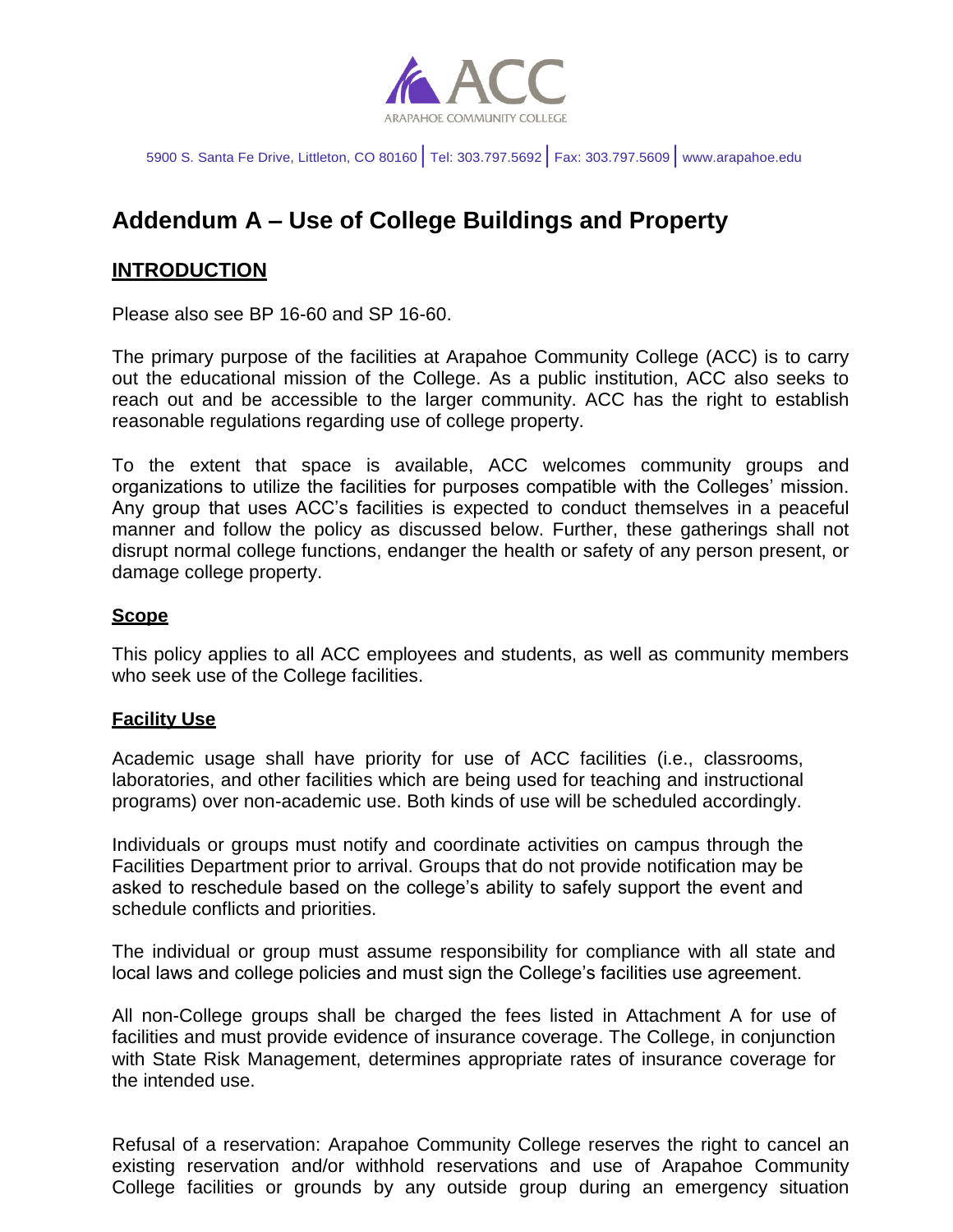

5900 S. Santa Fe Drive, Littleton, CO 80160│Tel: 303.797.5692│Fax: 303.797.5609│[www.arapahoe.edu](http://www.arapahoe.edu/) affecting college operations, public health and safety, or other emergency as designated by the federal, state, county or municipal government. Facility Rental monitors and responds to requests to reserve space.

### **Location**

Arapahoe Community College has standard multimedia projectors, sound systems and seating for large gatherings. ACC's Waring Theatre can accommodate 226 people and our theater-style, third-floor lecture hall has seating for more than 100 people. We have a large, ground-level multi-purpose room (The Summit Room) for up to 400, as well as a fitness center complete. Even more, our expansive parking lots can be converted to host a variety of outdoor events and activities.

Certain areas are not conducive to all types of uses. The College may limit the areas available based on considerations such as disruption or safety and may reassign space if necessary. Space may also be reassigned if College activities so require. Users should contact the Facilities Department to discuss the intended use.

It should be noted that city streets and sidewalks are public forums; and they are available for assembly to all members of the public, as long as the assembly is in keeping with federal and state laws, and city ordinances.

The following streets and sidewalks adjacent to or running through the campus are examples of such public forums: Sumner St, College Dr., Church Ave., Curtice St., Nevada St., Prince St., and Alamo Ave.

#### **Distribution**

In order to protect the ACC mission and the safety of all staff, students, and invitees, participants in activities must abide by the following requirements:

Assembly and petitioning may not interfere with ACC Operations.

Persons may not block or otherwise interfere with the free flow of vehicular, bicycle or pedestrian traffic. The right of way of streets and sidewalks must be maintained.

Persons may not obstruct, disrupt, interrupt, or attempt to physically force the cancellation of any event or activity sponsored by ACC or by any users authorized to use College Property.

Persons shall not engage in unlawfully harassing, physically abusive, threatening, or intimidating conduct toward any person.

Persons shall comply with the directions of an ACC official acting in the performance of his or her duty.

Use of public address systems and amplified sound will not be permitted unless prior authorization has been obtained.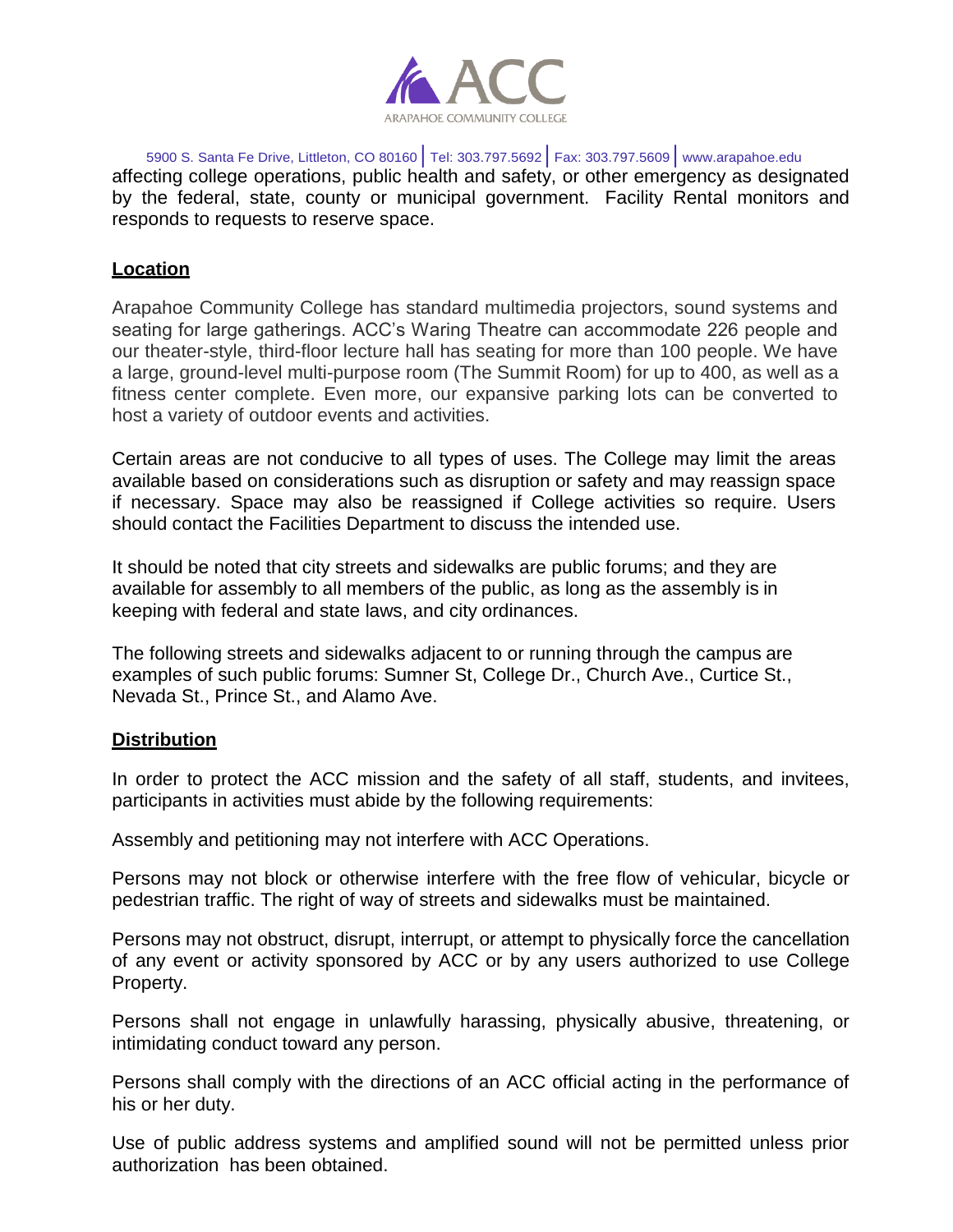

5900 S. Santa Fe Drive, Littleton, CO 80160│Tel: 303.797.5692│Fax: 303.797.5609│[www.arapahoe.edu](http://www.arapahoe.edu/) Persons on College property may be required to provide picture identification and evidence of qualification at ACC upon request.

Distribution of written material such as pamphlets, booklets, brochures are acceptable as long as the material is designed for informational (not commercial) purposes.

If you have any questions about distribution means or material please contact the Facilities Department.

*The College retains the right to immediately suspend any activities and/or remove*  individuals from the College property if the activities interfere with the rights of *others, disrupts the normal functions of the college, damage property, or endanger the health or safety of persons present on campus. Additionally, the college has the right to conduct disciplinary action and/or inform law enforcement if necessary.*